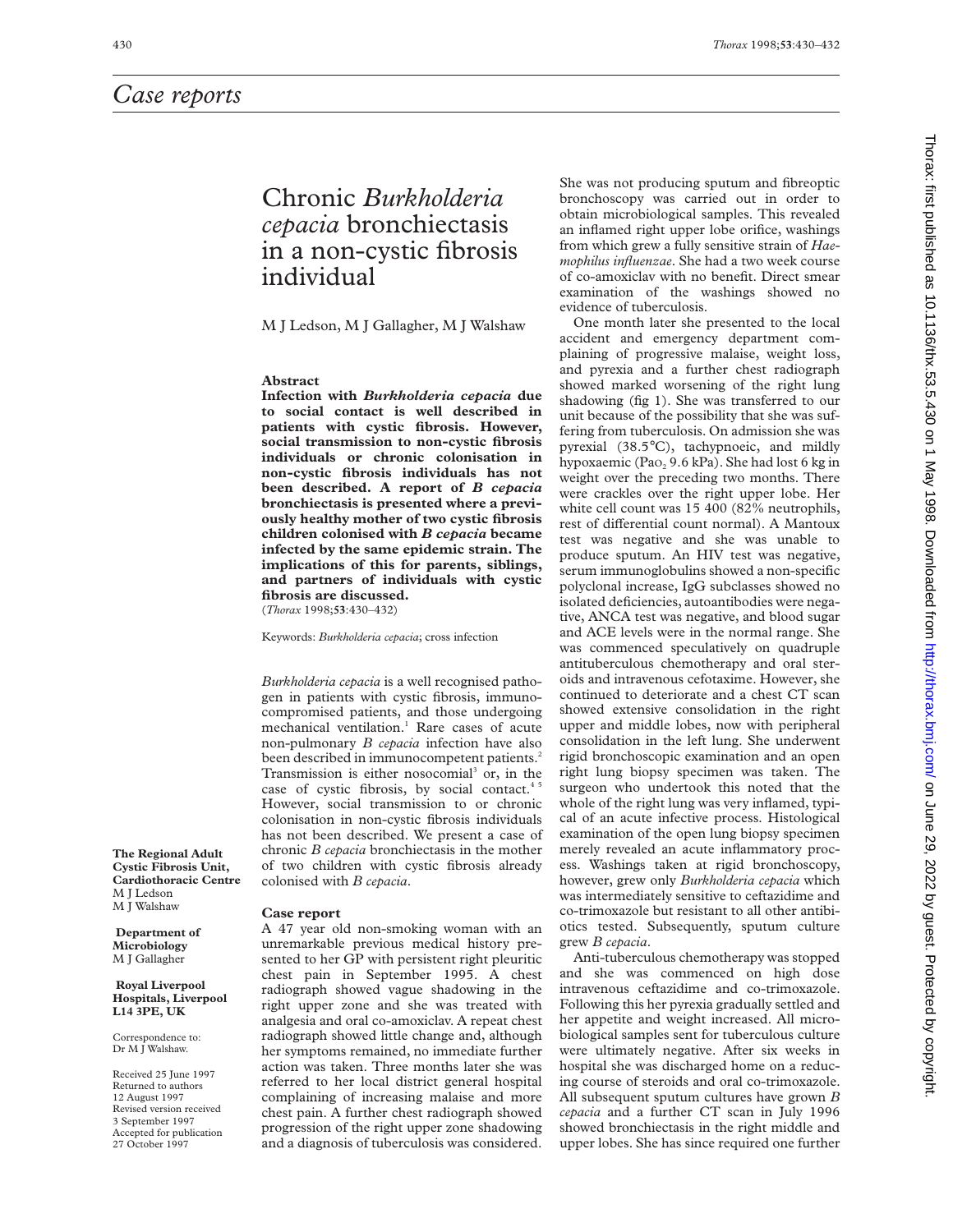



*Figure 1 Chest radiograph showing patchy consolidation in the right upper and middle lobes and peripheral consolidation in the left lung.*

hospital admission for an exacerbation of *B cepacia* infection and this organism continues to be the only one in her limited daily sputum sample. Although she remains well, simple spirometric tests are now only 70% predicted.

This patient has had nine children, two of whom suffer from cystic fibrosis. She has been intimately involved in the care of these children, preparing and administering their nebulised antibiotics and bronchodilators and helping them with their physiotherapy. Both children became colonised by *B cepacia* in 1991. Microbiological screening of the rest of the family has failed to reveal any other members colonised by this organism. Genetic testing revealed both children to be DF508/  $621+1(G>T)$  and the mother to be heterozygous for DF508. Extensive DNA screening tests have failed to reveal a further cystic fibrosis gene for the mother, and her sweat chloride level is only 8 mmol/l (low normal range).



*Figure 2 Pulse field gel electrophoresis of several Burkholderia cepacia strains obtained from 10 patients. Those of the siblings (lane 4 and 5) and mother (lane 6) are identical.*

Pulse field gel electrophoresis of genomic cepacia DNA has been shown to give different patterns for organisms from different sources<sup>6</sup> and this method has become accepted as the gold standard for epidemiological typing of *B cepacia*. <sup>7</sup> It was therefore chosen to identify the relationship of the patient's strain to those of her children with cystic fibrosis. The patterns derived from the three strains were identical, proving them to be from the same source (fig 2). Polymerase chain reaction (PCR) for the cable pilus also established that all three strains possessed the gene for the pilus and were therefore related to the "epidemic" strain (data not shown).

# **Discussion**

In patients with cystic fibrosis the transmission of *B cepacia* depends on many factors. High numbers of *B cepacia* ( $>10^8$  cfu/ml) are present in the saliva of colonised patients and it has been shown that indirect spread via contaminated fomites is possible.<sup>3</sup> Whilst airborne dissemination may present a small risk of acquisition,<sup>8</sup> the highest risk occurs in the direct exchange of respiratory secretions associated with kissing and the intimate social contact which occurs between family members.<sup>9</sup> Different *B cepacia* strains differ greatly in their rates of transmission. In the UK a very transmissible strain of *B cepacia* has been identified which is identical to a strain from Ontario, Canada.<sup>10</sup> This strain, labelled ET 12 or UK "epidemic strain", has a unique form of pilus designated "cable pilus" due to its length (2 µm) and intertwining properties. Up to 40% of patients in UK cystic fibrosis centres are colonised by *B cepacia*, 38% of which is due to the "epidemic strain", involving 50% of cystic fibrosis centres.<sup>11</sup> Transient colonisation can occur with some strains of *B cepacia*, but individuals who acquire the epidemic strain invariably remain chronically colonised.

In non-cystic fibrosis patients *B cepacia* pneumonia is characteristically a hospital acquired infection in the intubated or immunocompromised. There are rare case reports of community acquired *B cepacia* pneumonia occurring in previously healthy individuals<sup>12</sup> but there are no reported cases of chronic respiratory colonisation.

This patient appears to have developed chronic respiratory colonisation with the epidemic strain of *B cepacia* following an acute infection with the organism acquired from one of her two affected offspring. Whilst it is still possible that she is a "forme fruste" of cystic fibrosis, we have been unable to detect a second gene despite extensive first and second level screening (ruling out 99% of cystic fibrosis genes) and she has a negative sweat test. Furthermore, she has had nine children and reached the age of 47 years without exhibiting any other symptoms. We are not aware of any other such cases, either where *B cepacia* has been transmitted from cystic fibrosis patients to immunocompetent adult individuals or where chronic colonisation and lung damage with the organism has been the end result.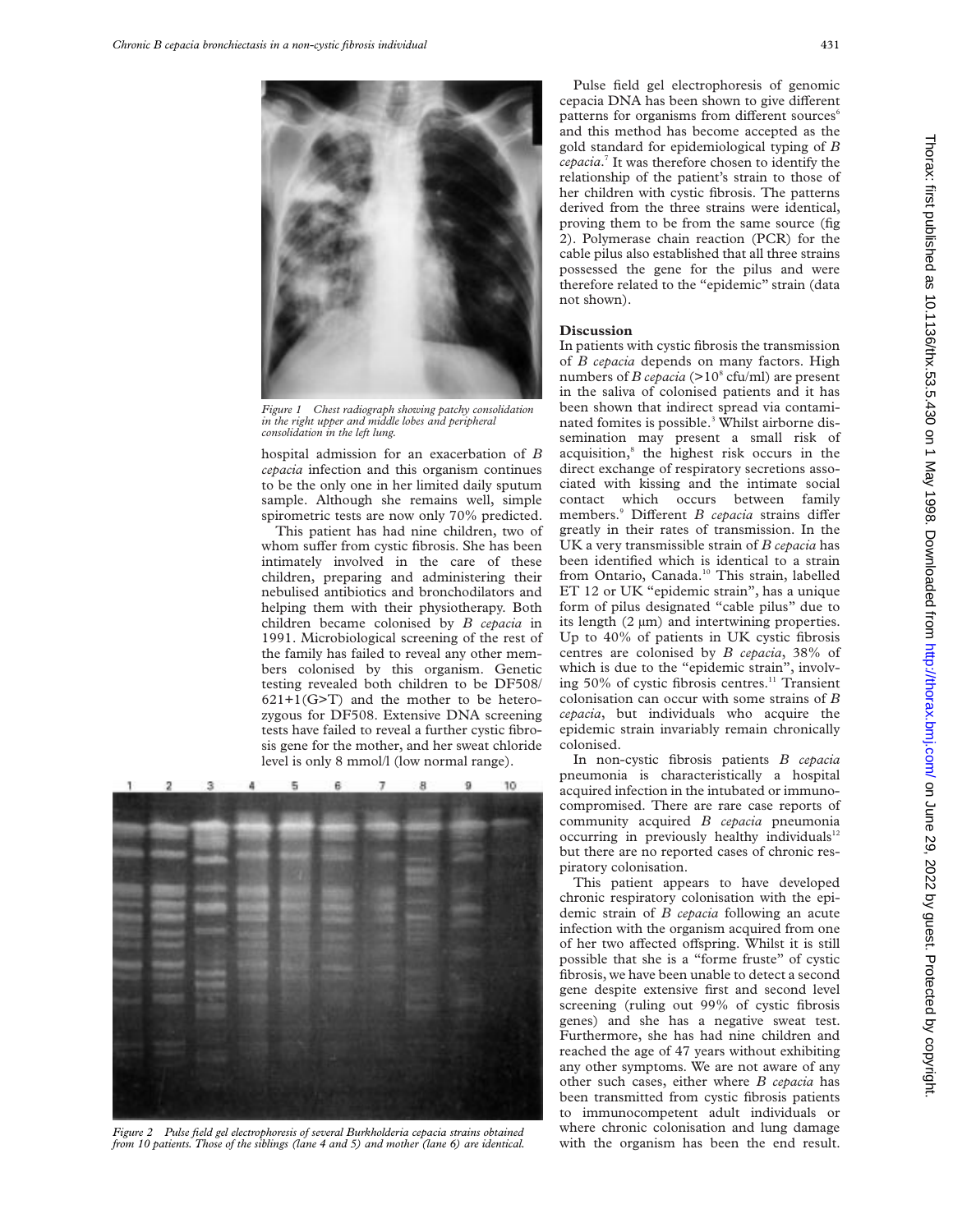Thisis a potentially worrying development for the parents, siblings, and partners of individuals with cystic fibrosis who are necessarily intimately exposed to the microbiological pathogens carried by cystic fibrosis patients.

- 1 Jarvis WR, Olson D, Tablan O, *et al*. The epidemiology of nosocomial *Pseudomonas cepacia* infections: endemic infec-
- tions. *Eur J Epidemiol* 1987;**3**:233–6. 2 Hobson R, Gould J, Govan J. *Burkholderia (Pseudomonas) cepacia* as a cause of brain abscess secondary to chronic supperative otitis externa. *Eur J Clin Microbiol Infect Dis*<br>1995**:14**:908–11.
- 3 Martone WJ, Tablan OC, Jarvis WR. The epidemiology of nosocomial epidemic *Pseudomonas cepacia* infections. *Eur J Epidemiol* 1987;**3**:222–32.
- 4 Smith DL, Gumery LB, Smith EG, *et al*. Evidence of *Pseu-domonas cepacia* transmission in an adult cystic fibrosis unit: evidence of person-to-person transmission. *J Clin Microbiol* 1993;**31**:3017–22.
- 5 Corkill JE, Sisson PR, Smyth A, *et al*. Application of pyroly-sis mass spectroscopy and SDS-PAGE in the study of the epidemiology of *Pseudomonas cepacia* in cystic fibrosis. *J Med Microbiol* 1994;**41**:106–11.
- 6 Anderson DJ, Kuhns JS, Vasil ML,*et al*. DNA fingerprinting by pulsed field gel electrophoresis and ribotyping to distinguish *Pseudomonas cepacia* from a nosocomial outbreak. *J Clin Microbiol* 1991;**29**:648–9.
- 7 Sun L, Jiang RZ, Agodi A,*et al*. PFGE versus ribo-, *pil*-, and tox-typing for detection of persistence, clonality of infection and cross-spread by cystic fibrosis-associated *Ps aeruginosa. Pediatr Pulmonol* 1992;**S8**:A195.
- 8 Humphreys H, Peckham D, Patel P, *et al*. Airborne dissemination of *Burkholderia (Pseudomonas) cepacia* from adult patients with cystic fibrosis. *Thorax* 1994;**49**:456–9.
- 9 Govan JRW, Brown PH, Maddison J, *et al*. Evidence for transmission of *Pseudomonas cepacia* by social contact in
- cystic fibrosis. *Lancet* 1993;**342**:15–9. 10 Sun L, Jiamg RZ, Steinbach S, *et al*. The emergence of a highly transmissible lineage of cbl <sup>+</sup> *Burkholderia cepacia* causing cystic fibrosis centre epidemics in North America and Britain. *Nature Medicine* 1995;**1**:661–6.
- 11 Pitt TL, Kaufmann ME, Patel PS, *et al*. Type characterisa-tion and antibiotic susceptability of *Burkholderia (Pseudomonas) cepacia* isolates from patients with cystic fibrosis in the United Kingdom and the Republic of Ireland. *J Med Microbiol* 1996;**44**:203–10.
- 12 Wong S, Tam AY, Yung RW,*et al*. Pseudomonas septicaemia in apparently healthy children. *Acta Paediatr Scand* 1991;**80**:515–20.

*Thorax* 1998;**53**:432–436

# Cross infection between cystic fibrosis patients colonised with *Burkholderia cepacia*

M J Ledson, M J Gallagher, J E Corkill, C A Hart, M J Walshaw

## **Abstract**

**Whilst patient to patient spread of the respiratory pathogen** *Burkholderia cepacia* **is well recognised between patients with cystic fibrosis, prompting a strict segregation policy, cross colonisation between cystic fibrosis patients already infected with** *B cepacia* **has not been described and surveys show a very low incidence of patients with more than one strain. Five adult cystic fibrosis patients with** *B cepacia* **are presented who became cross colonised with a second** *B cepacia* **(UK epidemic) strain, four of whom then died, three from the cepacia syndrome. These cases show that, amongst segregated pa**tients, cross colonisation with different *B cepacia* **strains is possible, and even in these patients the acquisition of the UK epidemic strain may have a fatal outcome. In future it may be necessary to segregate cystic fibrosis patients colonised with the UK epidemic strain from all other patients with cystic fibrosis.** (*Thorax* 1998;**53**:432–436)

Keywords: *Burkholderia cepacia*; cystic fibrosis; cross infection

Respiratory colonisation of patients with cystic fibrosis with *Burkholderia cepacia* can cause an

# accelerated fall in pulmonary function and 20% of cases develop fatal acute fulminant pneumonia (the cepacia syndrome). $<sup>1</sup>$  The</sup> spread of *B cepacia* between individuals with cystic fibrosis due to social contact is well recognised<sup>23</sup> and, because of this, a strict segregation policy between *B cepacia* colonised (BC+) and non-colonised (BC–) patients is advocated in all cystic fibrosis units.4

In the UK a very transmissible strain of *B cepacia* has been identified and labelled electrophoretic type  $12$  (ET  $12$ )<sup>5</sup> or "UK epidemic" strain, and is present in over 50% of clinics in the UK.<sup>6</sup> Furthermore, patients who are already colonised with *B cepacia* are usually allowed to mix freely with each other, raising the possibility that cross colonisation with this strain may occur. Despite this, there have been no studies to determine whether cross colonisation with *B cepacia* occurs in this patient group, and surveys in Britain and Ireland have shown a very low incidence of patients colonised with more than one *B cepacia* strain.6

A number of adult cystic fibrosis patients have been transferred to our clinic from the local paediatric centre who were already colonised with the UK epidemic *B cepacia* strain, and five other patients colonised with non-epidemic *B cepacia* have been transferred mainly from peripheral paediatric clinics. In keeping with the national policy, we segregated these BC+ patients from those who were BC–, but all BC+ patients were allowed to mix socially, attend the same outpatient clinics, and were admitted to the same wards for inpatient treatment. All five of the non-epidemic BC+ patients subsequently became cross colonised with the UK epidemic *B cepacia* strain. Furthermore, four of these rapidly succumbed, three from the "cepacia syndrome". We present the methods used to type the *B cepacia* strains in our clinic and also the case histories of these five patients.

# *B cepacia* **typing method**

The separate *B cepacia* strains were differentiated by pulsed field gel electrophoresis (PGFE)

#### **Regional Adult Cystic Fibrosis Unit, The Cardiothoracic Centre** M J Ledson M J Walshaw

**Department of Medical Microbiology** M J Gallagher J E Corkill C A Hart

**Royal Liverpool University Hospitals, Liverpool L14 3PE, UK**

Correspondence to: Dr M J Walshaw.

Received 8 September 1997 Returned to authors 9 January 1998 Revised version received 3 February 1998 Accepted for publication 13 February 1998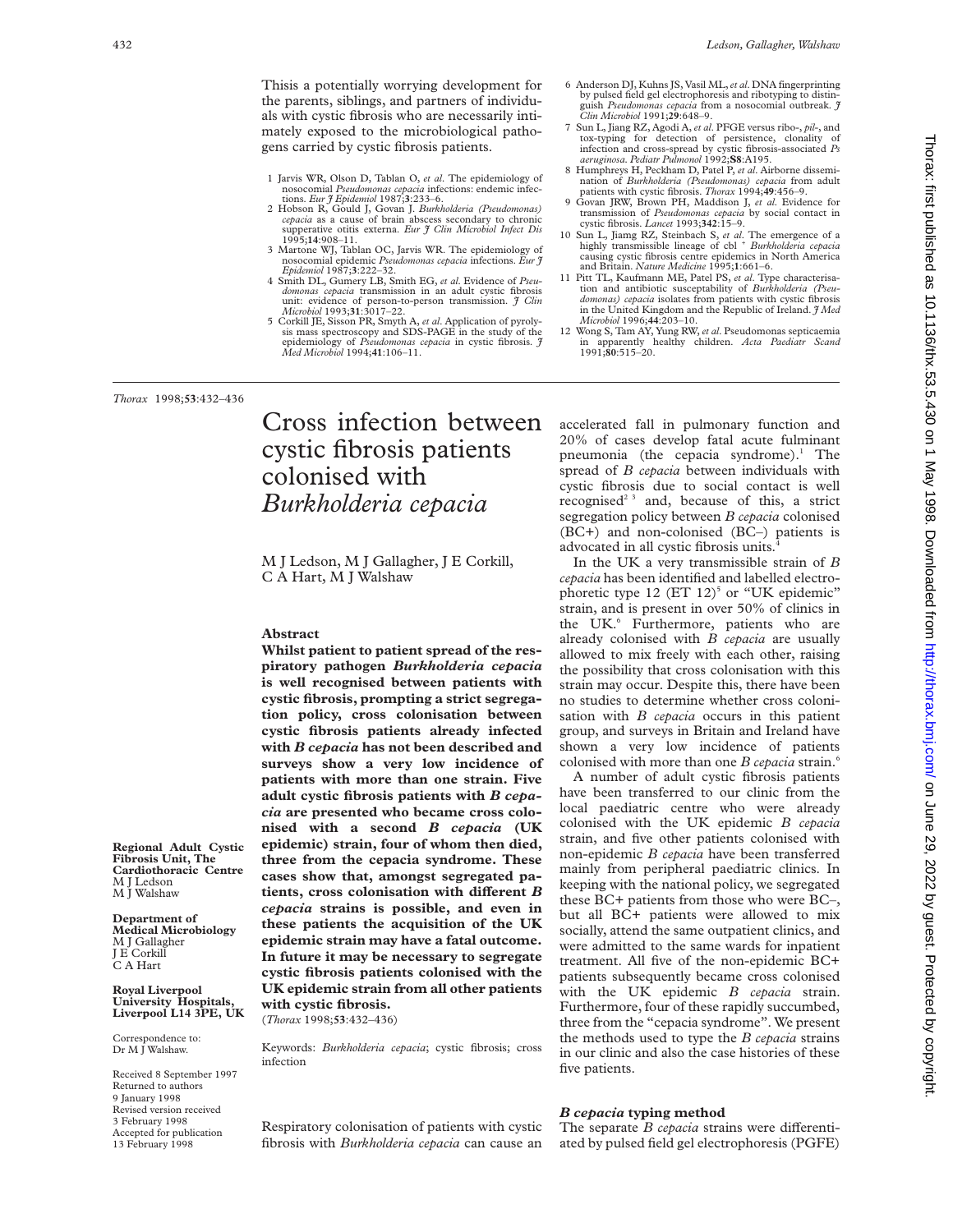of macrorestricted chromosomal DNA and polymerase chain reaction (PCR) amplifying the intergeneric region of the 16S and 23S ribosomal RNA genes. PCR amplification of the cable pilus gene was used to identify the strains.

POLYMERASE CHAIN REACTION (PCR) RIBOTYPING Chromosomal template DNA was extracted by the Chelex-100 resin method.<sup>7</sup> Ten colonies of organism were emulsified in 5% (w/v) Chelex solution, boiled for 10 minutes, vortexed for 30 seconds and then centrifuged at 10 000*g* for one minute. The supernate was pipetted into Eppendorf tubes and refrigerated for use in PCR. Oligonucleotide primers were designed to span conserved regions of the 16S and 23S regions of the rRNA operon.<sup>8</sup> The sequences of primers used were 5'-TTGTACACACCGCC CGTCA-3' for the 16S region and 5'- GGTACCTTAGATGTTTCAGTTC-3' for the 23S region. Amplification was performed in a mixture of 10mM Tris-HCl (pH 8.8), 2.0 mM magnesium chloride, 0.1% W-1, 200 µM deoxynucleoside triphosphates, and 100 pmol each of primer. Approximately 20 ng of template DNA was used in each amplification. The total volume of the reaction was brought up to 50 µl with distilled H<sub>2</sub>O and 2.5 U of *Taq* DNA polymerase. An initial denaturing step of 95°C for three minutes was followed by 30 cycles of denaturation at 94°C for one minute, annealing at 55°C for one minute, and extension at 72°C for one minute, except for an extension step of four minutes during the last cycle. The products were then separated by electrophoresis for 2.5 hours at 100 V in 1.8% agarose. 100 bp lambda ladders (Bio-Rad) were used as DNA size standards.

#### PULSED FIELD GEL ELECTROPHORESIS (PFGE)

The bacterial cells were grown overnight in BHI broth, harvested by centrifugation, washed in cell suspension buffer (10 mM Tris, 20 mM NaCl, 50 mM EDTA) and mixed with equal volumes of pulsed field certified agarose (Bio-Rad) containing 4 µl lysozyme. The mixture was dispensed into 100 µl insert molds and allowed to solidify on ice. The plugs were incubated in  $40 \mu$ l lysozyme buffer (10 mM Tris, 50 mM NaCl, 0.2% sodium deoxycholate, 0.5% sodium lauryl sarcosine) for one hour at 37°C. After washing in wash buffer (20 mM Tris, 50 mM EDTA) the plugs were placed in proteinase K buffer (100 mM EDTA, 0.2% sodium deoxycholate, 1.0% sodium lauryl sarcosine) containing 1 mg of proteinase K and incubated overnight at 50°C. The plugs were then washed in wash buffer with 20 µl of 100 mM PMSF for 0.5 hour. After four further washes of  $0.5$  hour in wash buffer the plugs were cut with 2 µl *Spe* 1(Bio-Rad) in 300 µl restriction enzyme buffer (20 mM Tris-HCl, 5 mM MgCl<sub>2</sub>, 50 mM KCl) and incubated at 37°C for 18 hours. Restriction fragments were separated by PFGE using a CHEF DRII system (Bio-Rad) through 1% (w/v) pulsed field certified agarose in  $0.5 \times \text{TBE}$  ( $1 \times \text{TBE}$  is 0.9 M Tris-HCl, 0.9 M boric acid, and

1.0 mM EDTA). Electrophoresis was performed for 20 hours in  $0.5 \times \text{TBE}$  buffer at 14°C with an initial and final pulse time of five and 35 seconds, respectively. Lambda concatamers were used as DNA size standards. The resulting gel pattern was analysed using a Bio-Rad fingerprinting programme to produce a dendrogram of genetic relatedness. The results were corroborated independently by the Epidemiological Typing Laboratory, Central Public Health Laboratory, London.

# CABLE PILUS TYPING BY PCR

The method for amplification is identical to that for PCR ribotyping except primers spanning the cable pilus gene<sup>9</sup> replace the 16S and 23S primers. The sequence of primers used was: sense primer 5'-CCAAAGGACTAACC CA-3' and antisense primer 5'-ACGCGATG TCCATCACA-3'*.*It produces an amplicon of 676 bp.

# **Case histories**

#### CASE 1

An 18 year old man who had cystic fibrosis (DF508/DF508) diagnosed at the age of 20 months had been colonised by *Pseudomonas aeruginosa* for many years. In 1992 he became colonised with a unique strain of *B cepacia.* Lung function initially fell and then stabilised and he was requiring four courses of intravenous antibiotics per year. He was admitted in July 1996 with a two week history of increased sputum production and a two day history of increasing breathlessness. He was hypoxaemic (Pao<sub>2</sub> 5.6 kPa breathing air), pyrexial (38°C), and had a neutrophil count of 23 000. There were widespread coarse crepitations on auscultation and the chest radiograph showed florid bilateral consolidation. He was commenced on high dose intravenous cotrimoxazole, colomycin, and piperacillin to which previous organisms cultured from sputum were sensitive. Sputum cultured on admission grew a second strain of *B cepacia* (UK epidemic strain). He deteriorated and died on the ninth day of admission from "cepacia syndrome".

#### CASE 2

A 34 year old man diagnosed with cystic fibrosis (DF508/DF508) at the age of four months had been colonised with *Pseudomonas aeruginosa* for many years. A unique strain of *B cepacia* was intermittently cultured from sputum between November 1992 and November 1993 and continually from then on. Lung function initially fell and then stabilised. By 1996 he was requiring four admissions per year for intravenous antibiotic therapy. He presented in September 1996 with a one week history of increasing sputum production and haemoptysis. On examination he was clubbed, afebrile, and auscultation of the chest revealed coarse crepitations in all zones. He had a mild neutrophilia (8800) and mild hypoxaemia (Pa $o<sub>2</sub>$  10.0 kPa on breathing air). His chest radiograph was unchanged from recent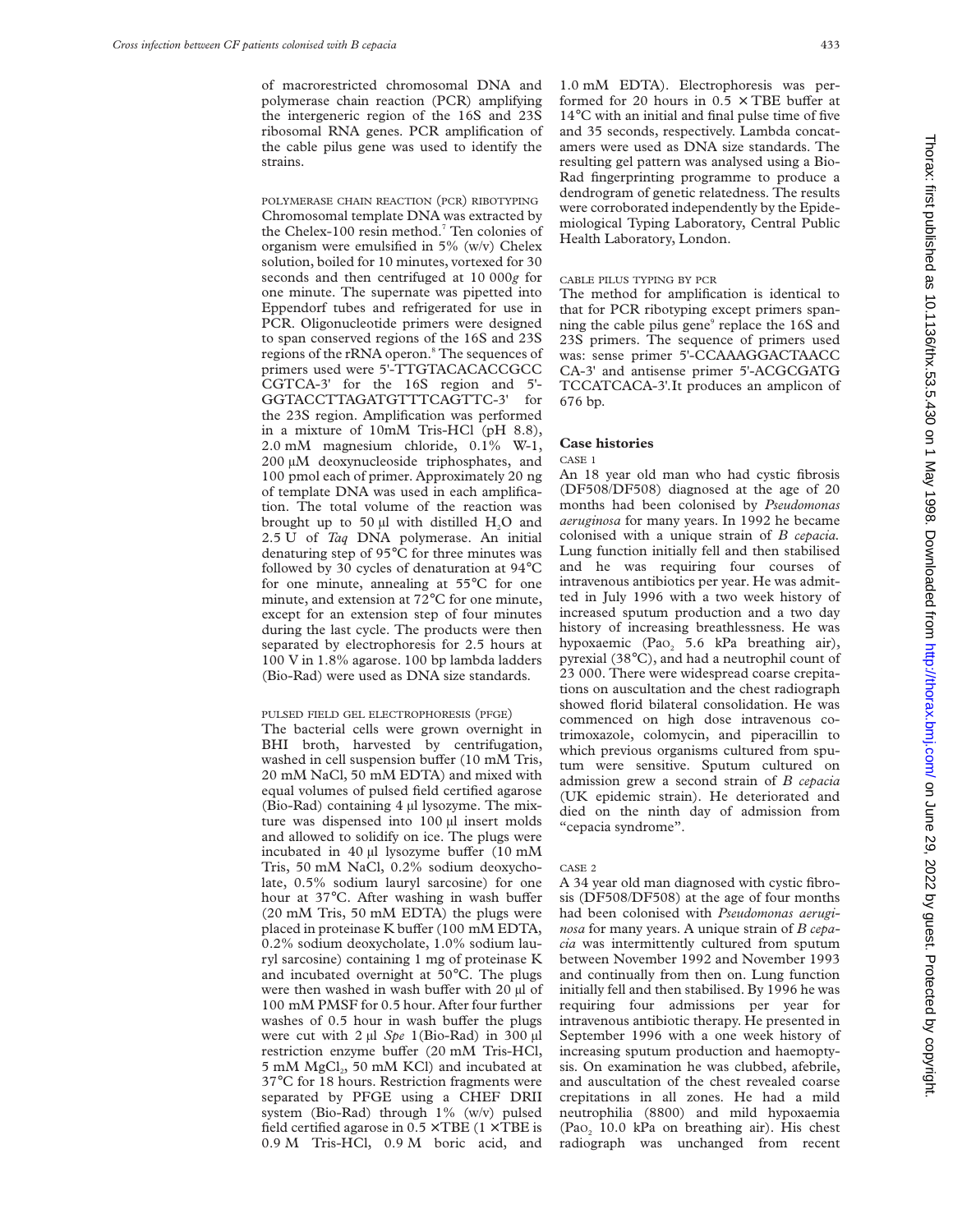

*Figure 1 Case 2: chest radiograph showing florid bilateral consolidation typical of "cepacia syndrome".*

previous radiographs. He was started on high dose intravenous ceftazidime and tobramycin to which organisms previously cultured were sensitive. On the tenth day of admission his temperature spiked to 39°C, his sputum production increased, and he became tachypnoeic. His neutrophil count rose to 12 100 and he had worsening hypoxaemia (Pao<sub>2</sub> 7.1 kPa on breathing room air). The chest radiograph showed florid bilateral consolidation (fig 1) and sputum culture revealed a pure growth of *B cepacia* (UK epidemic strain). *P aeruginosa* and the original *B cepacia* strain were now absent.



*Figure 2 PCR ribotyping products analysed by 1.8% agarose gel electrophoresis. Lane 10, 100 bp lambda DNA ladder. Lane 1, original isolate from patient 1; lane 2, secondary isolate from patient 1; lane 3, original isolate from patient 2; lane 4, secondary isolate from patient 2; lane 5, original isolate from patient 3; lane 6, secondary isolate from patient 3; lane 8, original isolate from patient 4; lane 7, secondary isolate from patient 4.*

The antibiotics were changed to intravenous colomycin, ceftazidime, co-trimoxazole, and oral chloramphenicol. Despite this, he rapidly succumbed to the "cepacia syndrome".

# CASE 3

A 21 year old man was diagnosed with cystic fibrosis (DF508/N1303K) at the age of 18 months. He had been growing *P aeruginosa* in his sputum for many years. In April 1994 he became colonised by *B cepacia* (unique strain). Lung function remained stable until July 1994, requiring five courses of intravenous antibiotics per year, when a second strain of *B cepacia* was isolated (UK epidemic strain) and the original *B cepacia* strain could no longer be cultured. Lung function deteriorated and he required continuous intravenous antibiotics until his death from respiratory failure in May 1997.

### CASE 4

A 20 year old man was diagnosed with cystic fibrosis (DF508/R553X) at the age of eight months. He had been growing *P aeruginosa* in his sputum for many years. He was colonised by *B cepacia* (unique strain) before referral to our unit in 1994. In July 1994 he presented with worsening shortness of breath and increasing sputum production. He was pyrexial (39.1°C) with a neutrophilia (37 400) and hypoxaemia (Pao, 4.8 kPa on breathing room air). There were widespread crepitations and wheezes throughout his chest and the chest radiograph revealed extensive shadowing bilaterally with confluent shadowing at the right base. Sputum culture showed a second strain of *B cepacia* (UK epidemic strain). Despite treatment with intravenous co-trimoxazole, colomycin and ceftazidime he rapidly succumbed to the "cepacia syndrome".

#### CASE 5

A 25 year old man was diagnosed with cystic fibrosis at the age of 10 months. He had been growing *P aeruginosa* in his sputum for many years. He was colonised by *B cepacia* (unique strain) in March 1994. Lung function initially fell and then stabilised at a low level  $(FEV<sub>1</sub>)$ 30% predicted). In April 1997 a second strain of *B cepacia* was isolated (UK epidemic strain) and the original *B cepacia* strain could no longer be cultured. To date there has been no change in his clinical condition.

Both PFGE and PCR ribotyping distinguished each original isolate to be of a unique genotype (figs 2 and 3), whilst the subsequent dendrogram proved the secondary isolates to be indistinguishable from each other and to the prevalent strain in the clinic. Only these secondary isolates possessed the cable pilus gene (fig 4), as did those from all of the other patients in the clinic colonised with *B cepacia*, therefore confirming the strain as the transatlantic ET 12 (UK epidemic) clone.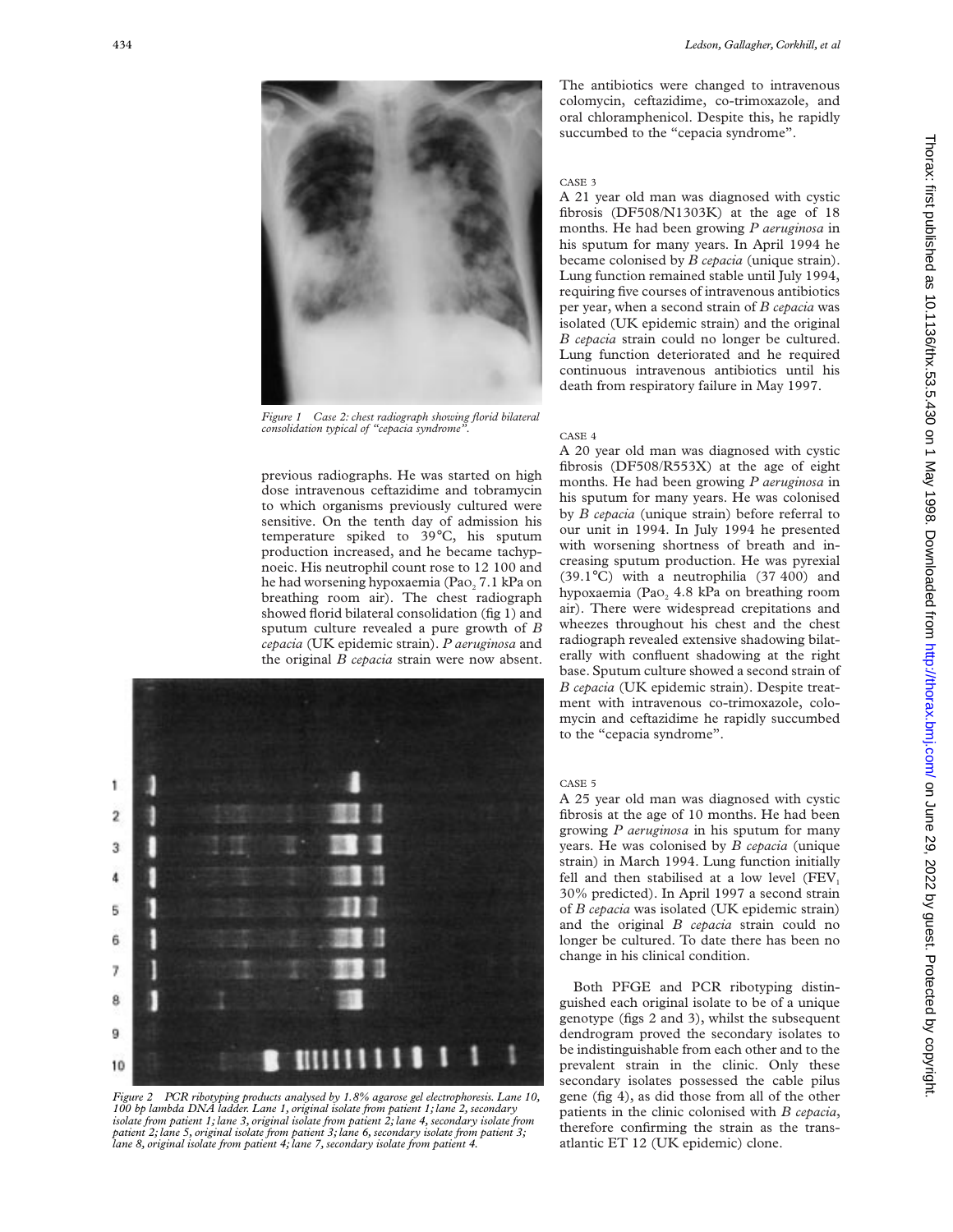

*Figure 3 Pulsed field gel electrophoresis in 1% pulse field agarose after cutting with Spe 1. Lane 3, original isolate from patient 1; lane 2, secondary isolate from patient 1; lane 8, original isolate from patient 2; lane 7, secondary isolate from patient 2; lane 9, original isolate from patient 3; lane 1, secondary isolate from patient 3.*



*Figure 4 Cable pili PCR products analysed by agarose gel electrophoresis. Lane 1, 1 kb lambda DNA ladder; lane 2, original isolate from patient 1; lane 3, secondary isolate from patient 1; lane 4, original isolate from patient 2; lane 5, secondary isolate from patient 2; lane 6, original isolate from patient 3; lane 7, secondary isolate from patient 3; lane 12, original isolate from patient 4; lane 11, secondary isolate from patient 4; lane 14, original isolate from patient 5; lane 13, secondary isolate from patient 5.*

#### **Discussion**

The "epidemic" strain of *B cepacia* was first isolated in the UK in August  $1989^2$  and by 1996 it had been isolated in 50% of UK cystic fibrosis centres and from 38% of all *B cepacia* samples submitted for genotypic analysis.<sup>6</sup> The prevalence of *B cepacia* in some UK centres has now reached the 40% described in some North American studies.<sup>6</sup> In our centre 37 of a total clinic population of 121 adult cystic fibrosis patients have been colonised by *B cepacia*, and 24 are still alive. Once colonised by *B cepacia* patients can have varying clinical outcomes. Whilst some remain asymptomatic, others have an accelerated decline in lung function and up to 20% succumb to an overwhelming fatal pneumonia and septicaemia, the "cepacia syndrome".<sup>1</sup> Recent studies from the USA have

suggested that the increased risk associated with colonisation with *B cepacia* in patients with cystic fibrosis is three times that of uncolonised individuals, and that the average life expectancy is almost halved.<sup>10</sup>

The transmission of *B cepacia* in patients with cystic fibrosis depends on many factors, and different strains of *B* cepacia vary greatly in their rate of transmissibility and transient colonisation can occur. Whilst in some cystic fibrosis patients the source of *B cepacia* colonisation is unclear, there is no doubt that patient to patient transmission of the epidemic strain can  $\text{occur}^6$ <sup>11-13</sup> and individuals who acquire this strain invariably remain chronically colonised (authors' unpublished data). This epidemic strain has a high rate of transmission: a patient harbouring two strains of *B cepacia* transmitted only the epidemic strain to his girlfriend.<sup>2</sup>

High numbers of *B cepacia* ( $>10^8$  cfu/ml) are present in the saliva of colonised patients<sup>12</sup><sup>13</sup> and indirect spread via contaminated fomites is possible.13 *B cepacia* has been grown from nebulisers used by colonised individuals $14$  15 and in a study looking at airborne dissemination up to 158 cfu/ml of organisms were recovered from the air of a room occupied by a colonised patient.<sup>16</sup> Contamination of the environment by sputum has been shown to persevere for weeks and thus indirect transmission may occur from contaminated surfaces.<sup>12</sup> However, the highest risk occurs in the direct exchange of respiratory secretions associated with kissing and the intimate social contact which occurs between family members.<sup>2 12</sup> Because of these factors, most centres now advocate a strict segregation policy between *B cepacia* colonised and non-colonised cystic fibrosis patients, in an attempt to limit the spread of this organism throughout the cystic fibrosis population.4 However, there have been no attempts to separate patients colonised with different genotypes of *B cepacia* from each other. Indeed, in our clinic cepacia patients were free to socialise with each other whilst inpatients and many of them maintained social contact when in the community.

Colonisation with more than one strain of *B cepacia* is unusual, having been reported in less than  $10\%$  of patients, $6$  and there have been no reported cases of cross colonisation with different *B cepacia* strains in individuals who already carry one such genotype. This may be because, although other authors have noted phenotypic variations in *B cepacia* strains from the same patient, conventional ribotyping techniques are unable to separate them.<sup>17</sup> In order to overcome this three molecular techniques were applied in our study to the *B cepacia* strains to establish their relatedness to each other and to the UK epidemic strain. Firstly, PCR amplification patterns of the intergeneric spacer regions between the 16S rRNA and 23S rRNA was used, a technique shown in 1992 to be capable of separating epidemiologically unrelated isolates of *B cepacia*<sup>18</sup> and which has been successfully applied to *B cepacia* strains in other clinics.8 19 Secondly, PFGE of genomic DNA digested with a rare cutting restriction endonuclease was used. This method has been shown